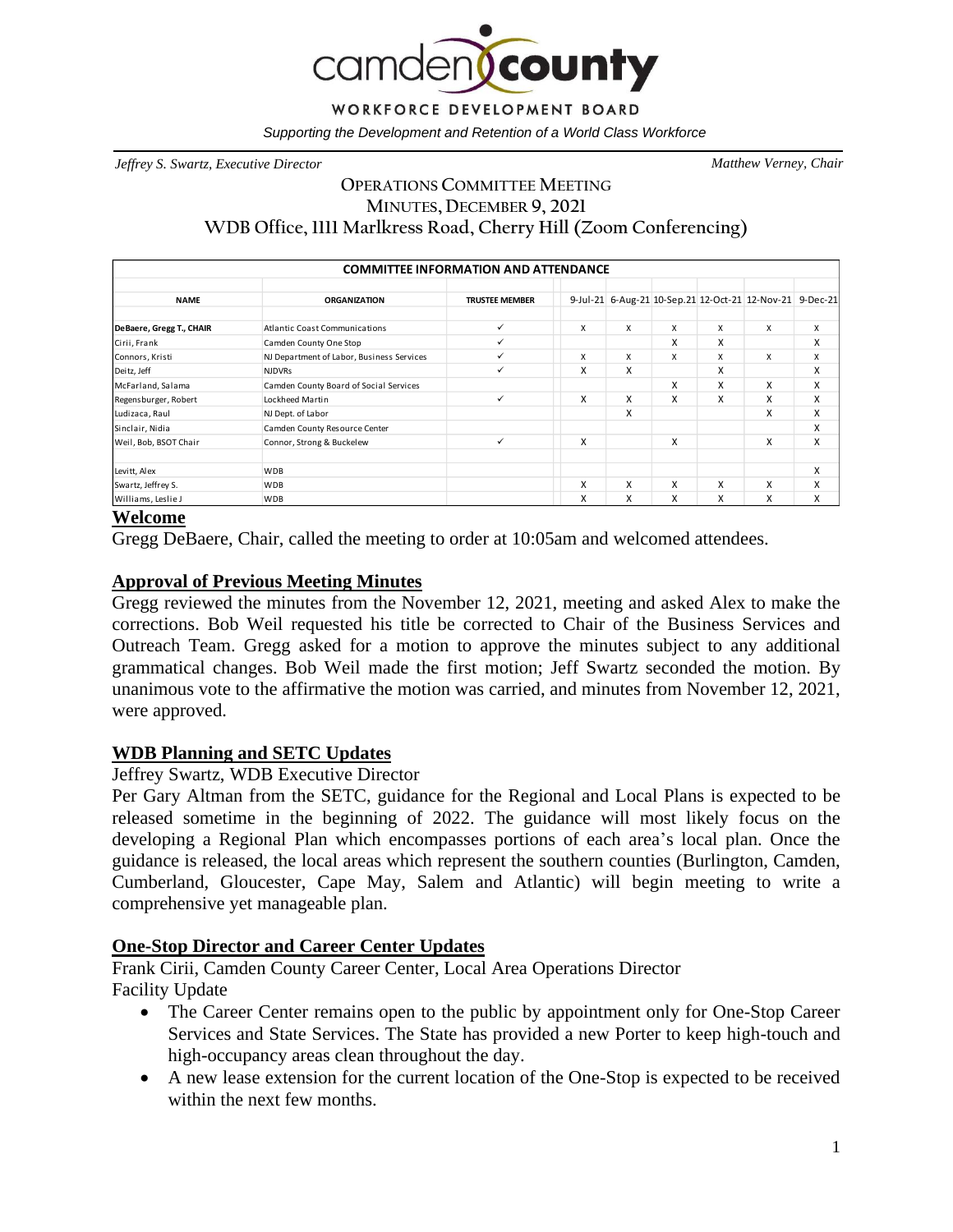

#### *Jeffrey S. Swartz, Executive Director Matthew Verney, Chair*

Staff Training, Meetings and Learning Link

- QLess and DocuSign are still being used but staff are working on increasing its use in all areas of service. Nidia is assisting with customer follow-up. Most appointments are still virtual, but in-person appointments are available if necessary.
- Learning Link customers are also being tracked through QLess. Our local area has applied to the Department of Education for the One-Stop to be an approved GED and HIGH SET testing area. The Department of Education gave a 2–3-month window for approval.
- Recent staffing changes: Nidia Sinclair has been assigned to oversee the Learning Link and Laurie Maguire has been assigned to manage the Youth One-Stop.
- Innovative ways are being explored to promote One-Stop services. Nidia has contacted a Latinx radio station in Camden. Laurie is creating direct email messages to individuals who are on the unemployment lists received from Kristi Connors. We are continuing to distribute information about our services at local community events including food giveaways.

Incumbent Worker Training

• The One-Stop has completed the framework including all required documents and applications for the incumbent worker training program. Camden County College is actively seeking employers to utilize the services and funding. Frank recommended that the One-Stop Career Center also participate in reaching out to employers to make them aware of the Incumbent Worker Training Program by utilizing press releases and other media outlets. Jeff reminded everyone that Camden County College was encouraged to focus on employers in the targeted sectors most active in Camden County.

# **Youth One-Stop Update**

Frank Cirii, Local Area Operations Director, One-Stop

Youth Engagement & Virtual Services Updates

- The Youth One-Stop counselors are looking at new ways to increase awareness of our youth services. They have been encouraged to follow-up with their current customers. Training programs most popular for our youth customers are CDL training and Medical Assistant training. There is very little interest in retail, hospitality, and tourism. Interest in these sectors may increase as benefits and pay increase.
- Frank has asked Laurie and Nidia to wholistically review the Youth One-Stop and come up with ways to improve how our programs operate, how we allocate funding to the programs, and how to develop relationships with other youth agencies.

Financial Literacy

• Financial literacy is included in the services provided by our youth vendors. However, Frank is concerned that there are only two vendors providing youth services and that their enrollment is not full.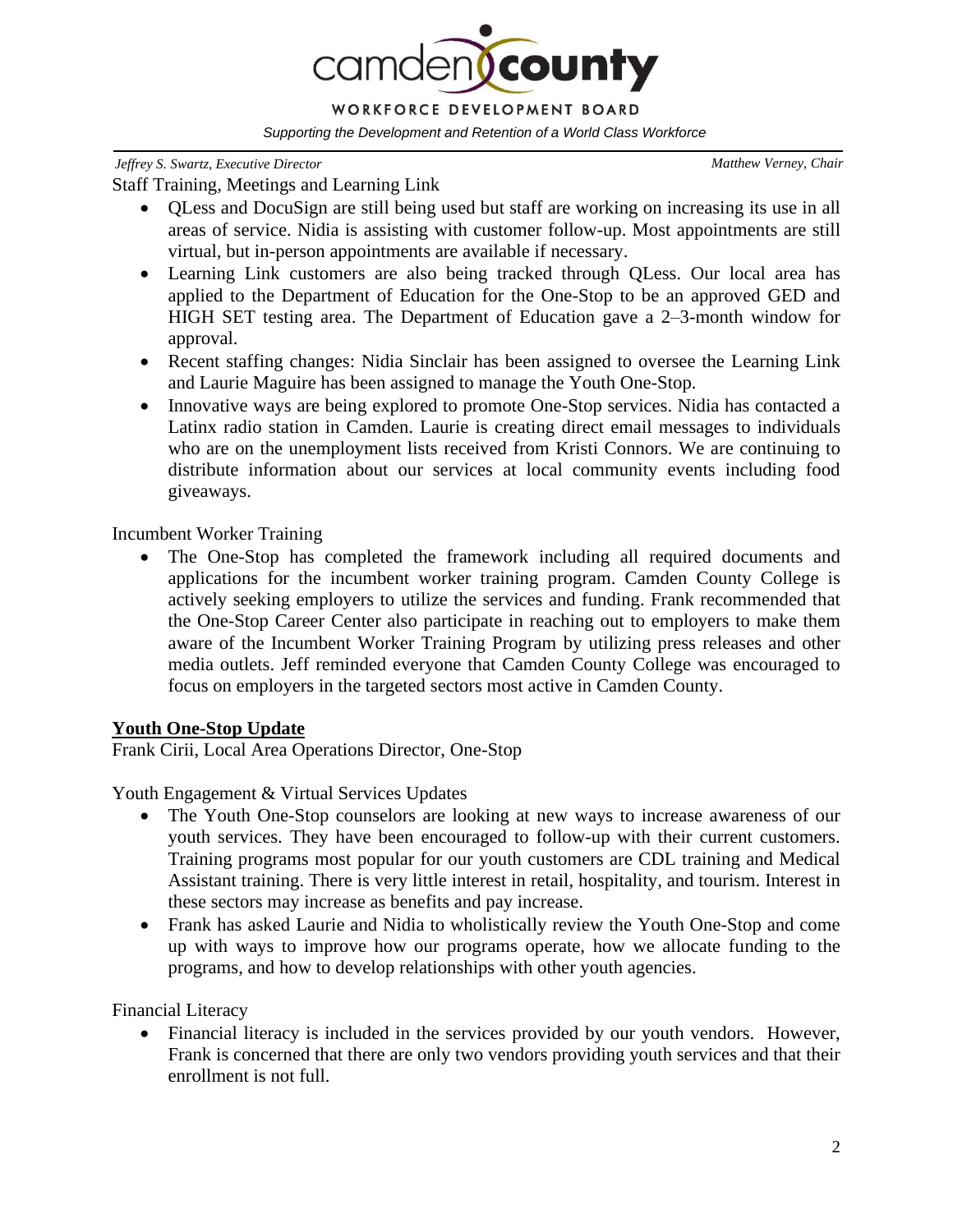**Ocounty** WORKFORCE DEVELOPMENT BOARD *Supporting the Development and Retention of a World Class Workforce*

*Jeffrey S. Swartz, Executive Director Matthew Verney, Chair*

#### **Board of Social Services**

Salama McFarland, Case Management Administrator, Board of Social Services

Administrative Updates, Staff & Training

- The Board of Social Services is continuing with their daily health and safety checks. The metal detectors at the front desk have been removed to allow more room in the waiting area for customers to safely come in.
- Clients have been getting a little confused using QLess at the kiosks to check themselves in. They are checking themselves into the wrong department. The Board is reviewing the screen the customers see and is looking to clarify some of the titles and descriptions shown.
- All holiday gatherings have been cancelled due to Covid-19 precautions.
- Salama has been preparing for new staff to begin at the Board of Social Services. There will be agency training class held beginning on December  $27<sup>th</sup>$ . The new employees are replacing those who have left the agency due to retirement or pandemic concerns.

## SNAP/ABAWD Waiver End & Work Activities Referral Plan (Extension updates)

- No official word has been given for WFNJ participants as to whether mandatory work requirements will be reinstated. However, there is a discussion that individuals who enroll in services as of January  $1<sup>st</sup>$  and after will need to follow GA protocols. The details of in-person or virtual services are still being worked out. The first quarter of calendar year 2022 will be a phase-in period to get WFNJ recipients back into mandatory work activities. SNAP recipients still do not have a mandatory work requirement. The wavier for the ABAWD population, extending their period for close out, has been extended to January 2023. They are still required to have a mandatory work activity.
- See chart below for Board of Social Services Outcomes as of November 20, 2021.

| <b>Board of Social Services Outcomes</b> |                |             |               |  |  |  |  |  |
|------------------------------------------|----------------|-------------|---------------|--|--|--|--|--|
|                                          | <b>SNAP</b>    | <b>TANF</b> | GA            |  |  |  |  |  |
| Total Outreach                           | 1,403          | 390         | 929           |  |  |  |  |  |
| Referred to a work activity              | 115            | 10          | 9             |  |  |  |  |  |
| Not Interested                           | 231            | 35          | 48            |  |  |  |  |  |
| Participating                            | $\overline{2}$ | 61          | 59            |  |  |  |  |  |
| Referred to employment                   | 3              | 18          | $\mathcal{P}$ |  |  |  |  |  |
| <b>Childcare Vouchers</b>                |                | 5           |               |  |  |  |  |  |
| Transportation Vouchers                  |                |             | ς             |  |  |  |  |  |

Total Applications in November for the Agency was 1,433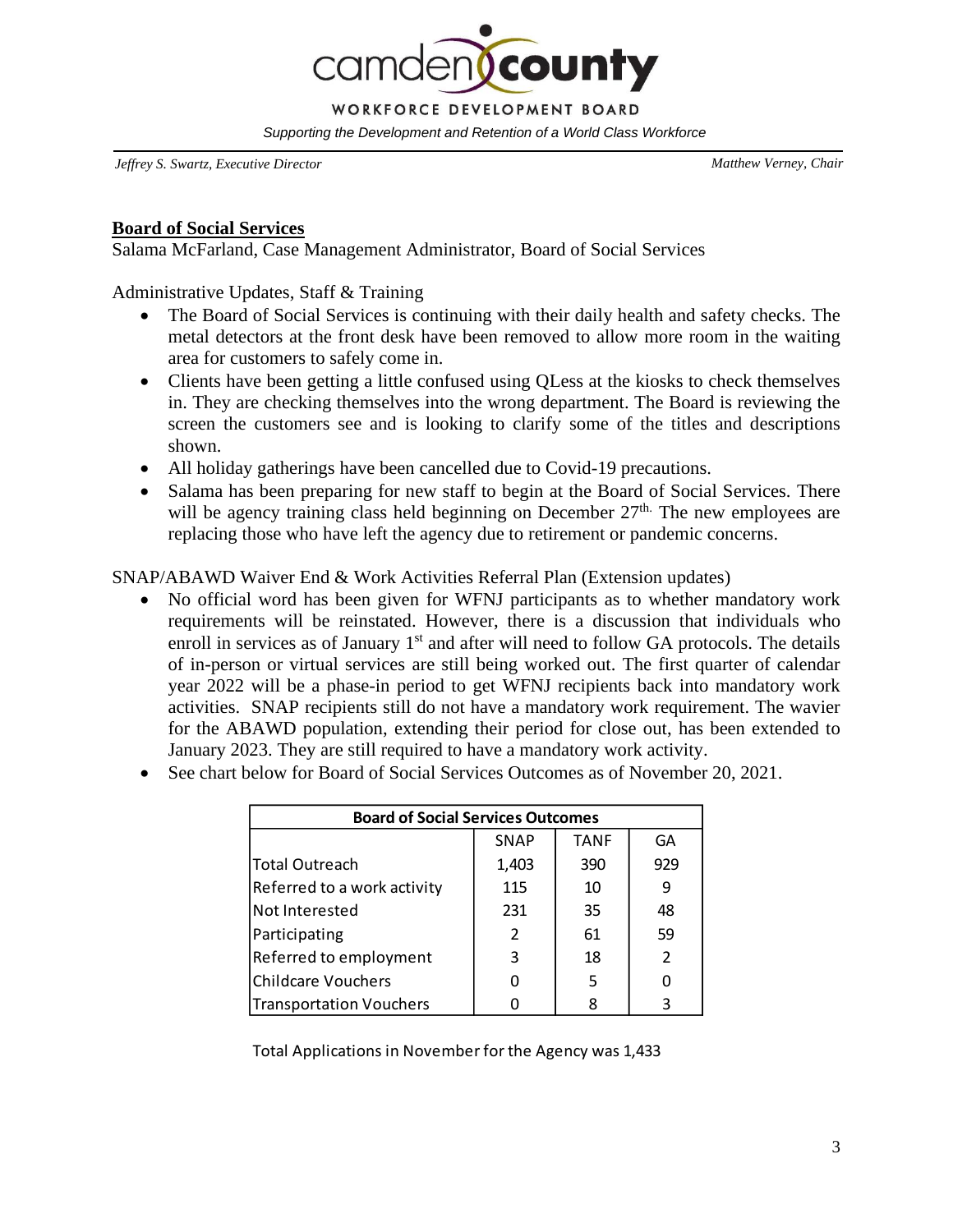**D**county WORKFORCE DEVELOPMENT BOARD *Supporting the Development and Retention of a World Class Workforce*

*Jeffrey S. Swartz, Executive Director Matthew Verney, Chair*

#### **Division of Vocational & Rehabilitation Service Updates**

Jeff Deitz, Manager I Division of Vocational Rehabilitation Services

Administrative Updates & Staff Training

• DVRS currently is understaffed due to a combination of Covid-19 and staff members being promoted. Jeff indicated that they could hire but are waiting on word from the State. DVRS continues to keep in touch, follow up and conduct interviews with clients virtually.

Project Search

• Currently there are 9 clients in Project Search. All clients are training/working on site at Jefferson Cherry Hill Hospital. No clients are with TD Bank. TD sold their Project Search license to Lenape Regional High School District.

#### **Employment Services-LWD, Updates**

Kristi Connors, ES Manager, Labor and Workforce Development

Administrative Updates and Staff Training

- An entry-level Employment Service Training position has been posted for Camden County. The posting closes on December  $15<sup>th</sup>$ .
- A Veterans Business Representative position has been posted. There are 2 positions open across the state. A request is being made to the State that one of those representatives be assigned to Camden County.

Virtual Service Updates and Referrals

- DocuSign is now being used for Re-Employment Services and Eligibility Assessment (RESEA) Training is being done for the staff. Desk aides/reference guides have been created to help with the new process. So far, the roll out has gone smoothly.
- The GA 28-day process will be modeled after RESEA and done virtually. Clients will be called and emailed fillable documents. The start date for this process is tentatively January 1<sup>st</sup>.
- The State scheduling system has not been used yet because it is for in-person services only.
- See employment services outcomes below.

| <b>Employment Services Outcomes</b>         |       |  |  |  |  |
|---------------------------------------------|-------|--|--|--|--|
|                                             |       |  |  |  |  |
| lYear to Date Check In                      | 3,204 |  |  |  |  |
| <b>Provide Outcomes to Virtual Services</b> | 2,444 |  |  |  |  |
| <b>Referred from Training Counselors</b>    | 69    |  |  |  |  |
| Contacted from Training Counselor           | 25    |  |  |  |  |
| Voluntary Work Campaign                     | 74    |  |  |  |  |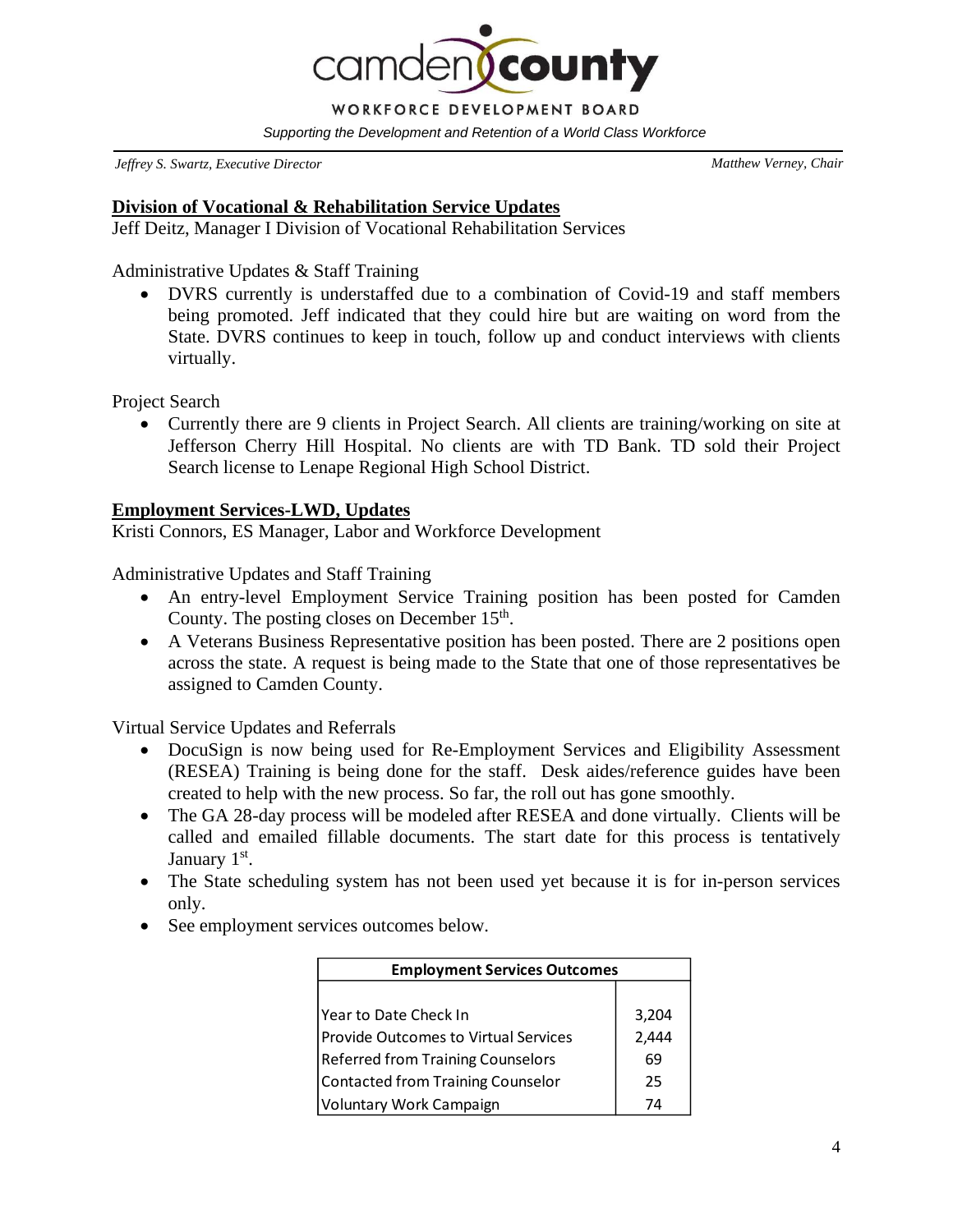

*Jeffrey S. Swartz, Executive Director Matthew Verney, Chair*

• We have received "return to office" protocol from the State. While most employees are required to be back in the office, the protocols *do* allow for virtual meetings or working from home for special circumstances.

### **Regional Updates**

Jeffrey Swartz, WDB Executive Director

- Atlantic City Electric Initiative: The line school program has been delayed until the Spring as the safety equipment has not been received due to supply chain delays. The information sessions that were originally scheduled in December have been moved to February.
- Camden Works: 718 individuals have been entered into the database. 125 are from outside of Camden City and 593 are from the City of Camden. Of those within the city, 81 are referrals from Hopeworks and 177 are referrals from Volunteers of America. In addition, of the 593 that live in the city, 375 are viable candidate and 118 are no longer interested. 65 candidates have been referred to the One-Stop or other agencies for additional services. As of December 3, 2021, there have been 2 new hires which bring the total to 366 that have obtained employment through the Camden Works Initiative. The 366 does not include referrals that have come through the One-Stop and obtained employment, which would bring the employment number up over 500.
- GSETA Update: 360-370 individuals participated in the annual Conference. It was a successful virtual experience. We've received very positive feedback. Preparations for next year are already being made. The conference is tentatively scheduled to be an inperson conference.

# **Consortium and TIP Updates**

Jeffrey Swartz, WDB Executive Director

- Eds and Meds has not had a meeting recently. However, Jeff has had conversations with Cooper Health Systems about a certification program for EMT's. Jeff had a conference call with Michael Blatt at the State to see if the certification program can be set up using an apprenticeship model.
- Jeff shared about the Workforce on Wheels (WOW) bus being used by the Newark Workforce Development Board. The WOW bus is a mobile One-Stop unit. The bus was funded by private donations and WIOA funds.
- On January 14<sup>th</sup>, Jeff and Commissioner Jonathan Young are scheduled to do a News Makers event with Comcast to promote the services of the WDB and the One-Stop.

# **Business Services Update**

Robert Weil, Business Service and Outreach Team Chair

• The BSOT Committee continues to meet regularly. Amanda Modale, LWD, continues to send updates about potential worksites seeking employees. Our current BSR is on leave.